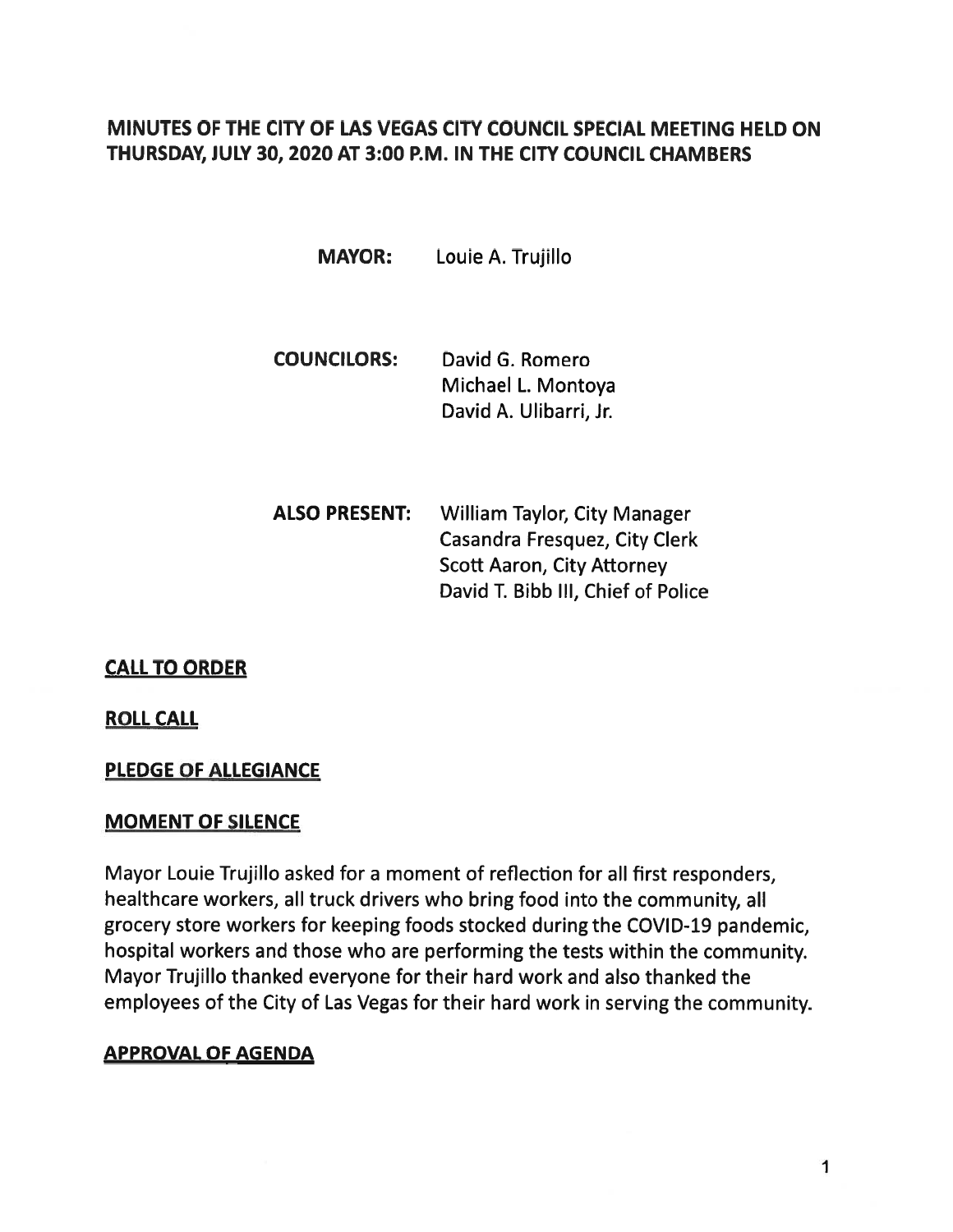Councilor Romero asked the City Attorney if he recommended going into executive session prior to the approval of the Finance Director.

City Attorney Scott Aaron advised if there were questions regarding that position then it would be best to go into executive session prior to that item.

Councilor Romero made <sup>a</sup> motion to approve the agenda as presented. Councilor Ulibarri, Jr., seconded the motion. Mayor Trujillo asked for roll call. Roll Call Vote was taken and reflected the following:

| Michael L. Montoya     | Yes | David G. Romero | Yes |
|------------------------|-----|-----------------|-----|
| David A. Ulibarri, Jr. | Yes |                 |     |

City Clerk Fresquez advised that the motion carried.

# PUBLIC INPUT

City Clerk advised there was no public input.

## BUSINESS ITEMS

1. Approval/Disapproval to appoint Jesus Baquera as Finance Director.

City Manager William Taylor advised the charter states he should appoint directors with the approva<sup>l</sup> of the governing body. City Manager Taylor stated Mr. Jesus Baquera was <sup>a</sup> fairly accomplished governmental accountant, he was the controller at Highlands University for about nine years and was the Associate Deputy controller for two years before that and has many years experience in governmental accounting. City Manager Taylor advised Mr. Baquera was currently employed in the private sector working for Franken Industries and has confidence in his ability.

Councilor Romero asked Mr. Baquera to <sup>g</sup>ive his experience with procurement.

Mr. Baquera advised he knew the basics of procuremen<sup>t</sup> such as needing three quotes, following the rules and not to buy sole proprietorships without doing research.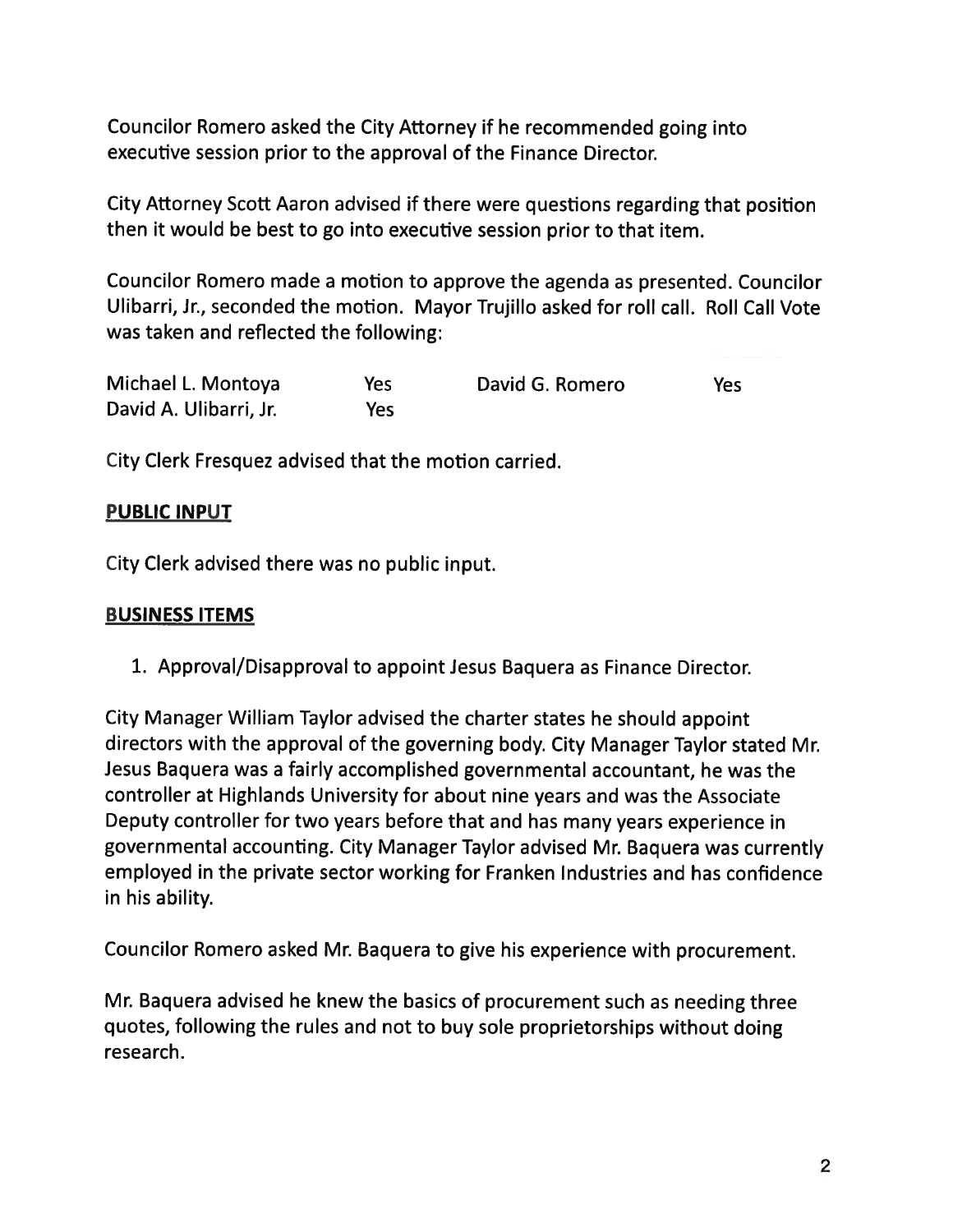City Manager Taylor advised Mr. Baquera would have to go through the New Mexico Municipal League to ge<sup>t</sup> certified.

Councilor Montoya asked what the process was for choosing <sup>a</sup> Finance Director.

City Manager Taylor advised they pu<sup>t</sup> it out for advertisement, it was open internally and to the public, and was advertised at the New Mexico Municipal League, local newspapers and the City's webpage. City Manager Taylor advised Mr. Baquera was the candidate they chose.

Councilor Montoya asked if there were other candidates.

City Manager Taylor advised Mr. Baquera was the only candidate.

Councilor Montoya asked about Mr. Baquera's previous positions and why there were so many.

Mr. Baquera advised it was for the betterment of his career.

Councilor Montoya asked Mr. Baquera how long he's been with Franken Industries.

Mr. Baquera advised four years.

Councilor Montoya asked what brought him to the City of Las Vegas.

Mr. Baquera advised he needed <sup>a</sup> job in Las Vegas and didn't want to commute.

Councilor Ulibarri, Jr., advised he spoke with some of Mr. Baquera's co workers from Highlands and they spoke good about what he did.

Councilor Romero asked for Mr. Baquera to be open with the council regarding any major concerns when it comes to finance.

Councilor Montoya asked what Mr. Baquera's salary would be.

City Manager Taylor advised it was \$78,000.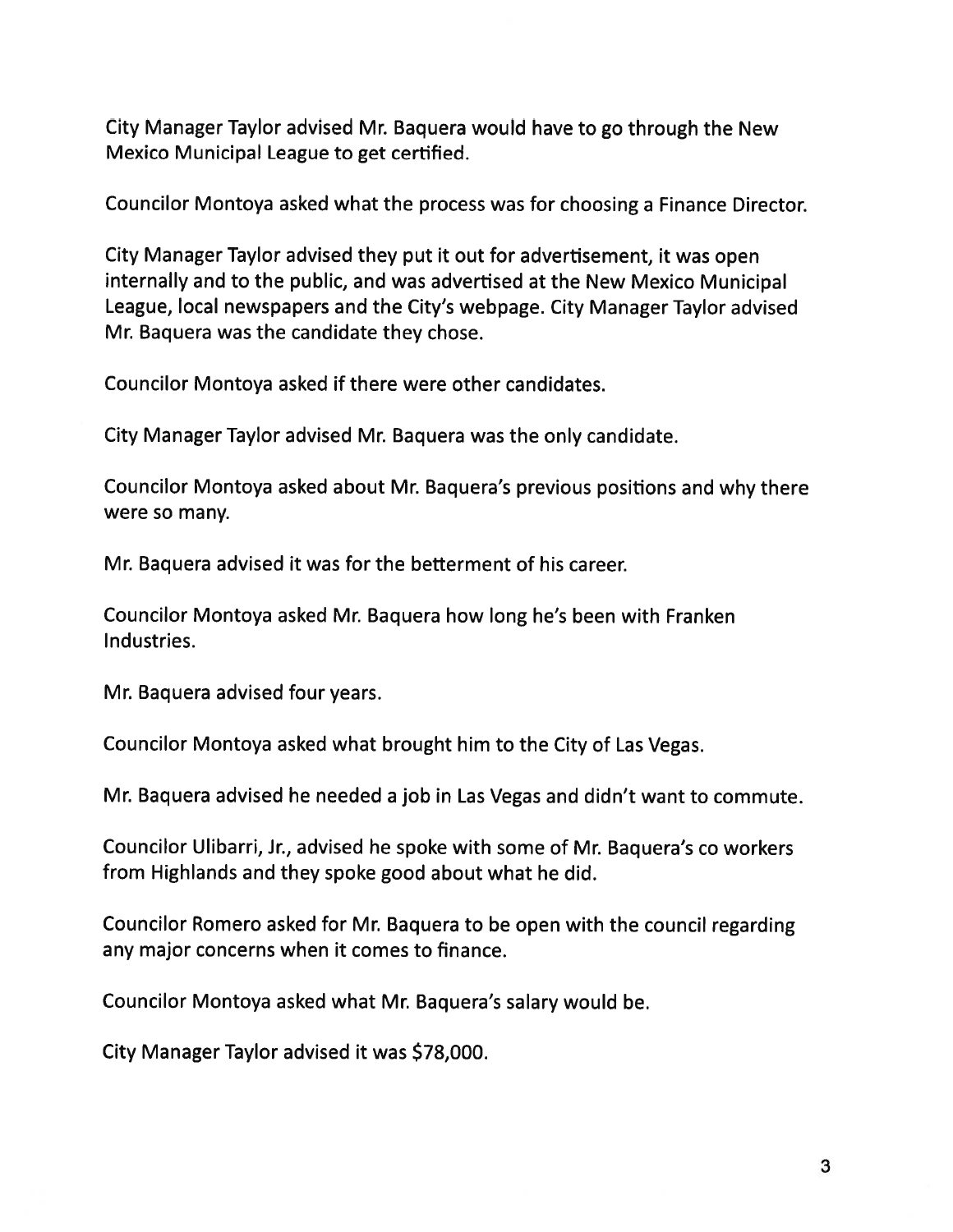Mayor Trujillo thanked Mr. Baquera for his interest in working for the City of Las Vegas.

Councilor Ulibarri, Jr., made <sup>a</sup> motion to approve the appointment of Jesus Baquera as Finance Director. Councilor Romero seconded the motion. Mayor Trujillo asked for roll call. Roll Call Vote was taken and reflected the following:

| Michael L. Montoya     | Yes | David G. Romero | Yes |
|------------------------|-----|-----------------|-----|
| David A. Ulibarri, Jr. | Yes |                 |     |

City Clerk Fresquez advised that the motion carried.

2. Approval/Disapproval of Resolution 20-47 to approve the final FY 2019-2020 DFA Financial Report for submission to DFA Local Government Division.

Mayor Trujillo thanked Deputy Finance Director Dominic Chavez for all the time and effort it took to produce the budget and all corresponding documents. Mayor Trujilo recognized Deputy Finance Director Chavez and his staff for their hard work.

Deputy Finance Director Dominic Chavez apologized for the DFA Financial Report being given to the council right before the meeting and advised it was <sup>a</sup> lot of work to complete. Deputy Finance Director Chavez advised that expenditures/revenues fell into <sup>p</sup>lace where they expected. Deputy Finance Director Chavez stated that the Gross Receipts Tax came in higher for June than they anticipated and haven't felt any impact as of ye<sup>t</sup> due to COVID-19.

Mayor Trujillo was <sup>g</sup>lad to hear that the budget was in better shape than what they anticipated and hopes that trend continues and won't impact next year's budget.

<sup>A</sup> brief discussion took <sup>p</sup>lace regarding cuts made in the budget.

Mayor Trujillo thanked City Manager Taylor for all his hard work.

City Manager Taylor advised former Finance Director Mary Romero did <sup>a</sup> lot of the work getting the budget ready, even after resigning she still came in and helped to ge<sup>t</sup> it ready.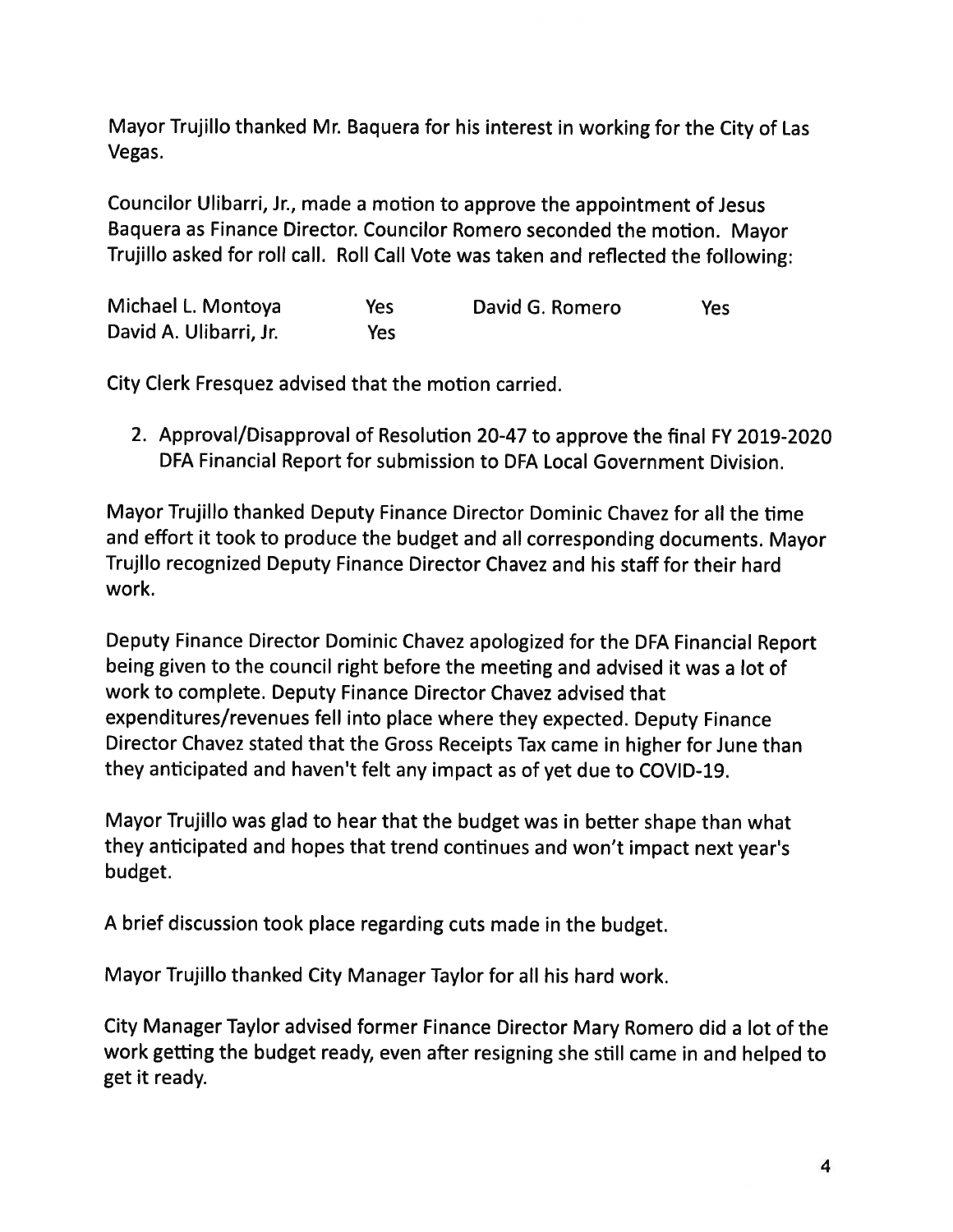Councilor Romero made <sup>a</sup> motion to approve resolution 20-47 to approve the final FY 2019-2020 DFA Financial Report for submission to DFA Local Government Division. Councilor Ulibarri, Jr., seconded the motion.

# Resolution 20-47 was presented as follows: CITY OF LAS VEGAS, NEW MEXICO Resolution No. 20-46 A RESOLUTION FOR THE FINAL BUDGET ADOPTION 2020-2021 FISCAL YEAR Councilor Romero made a motion to approve r<br>
final FY 2019-2020 DFA Financial Report for sul<br>
Division. Councilor Ulibarri, Jr., seconded the n<br>
Resolution 20-47 was presented as follows:<br>
CITY OF LAS VEGAS, N<br>
Resolution

WHEREAS, the Governing Body of Las Vegas has developed <sup>a</sup> final budget for fiscal year 2020-21; and

WHEREAS, said budget was developed on the basis of need through cooperation with all user departments, elected officials and other department supervisors, City Administration and elected officials; and

WHEREAS, the official meeting for the review of said documents was posted publicly on July 24, 2020 in compliance with the Open Meetings Act; and

WHEREAS, the Governing Body finds that the Final Budget should be approved as it meets the requirements as currently determined for fiscal year 2020-21.

NOW, THEREFORE BE IT RESOLVED by the City Council of the City of Las Vegas that the recitals and any exhibits are incorporated herein by reference and the Governing Body hereby approves the aforementioned final budget reques<sup>t</sup> and respectfully requests approva<sup>l</sup> from the Local Governing Division of the Department of Finance and Administration.

Mayor Louie A. Trujillo

ATTEST: Reviewed and approved as to legal sufficiency only:

| Casandra Fresquez, City Clerk | Scott Aaron, City Attorney                                                     |
|-------------------------------|--------------------------------------------------------------------------------|
|                               | Mayor Trujillo asked for roll call. Roll Call Vote was taken and reflected the |
| following:                    |                                                                                |

| David G. Romero    | Yes | David A. Ulibarri, Jr. | Yes |
|--------------------|-----|------------------------|-----|
| Michael L. Montoya | Yes |                        |     |

City Clerk Fresquez advised that the motion carried.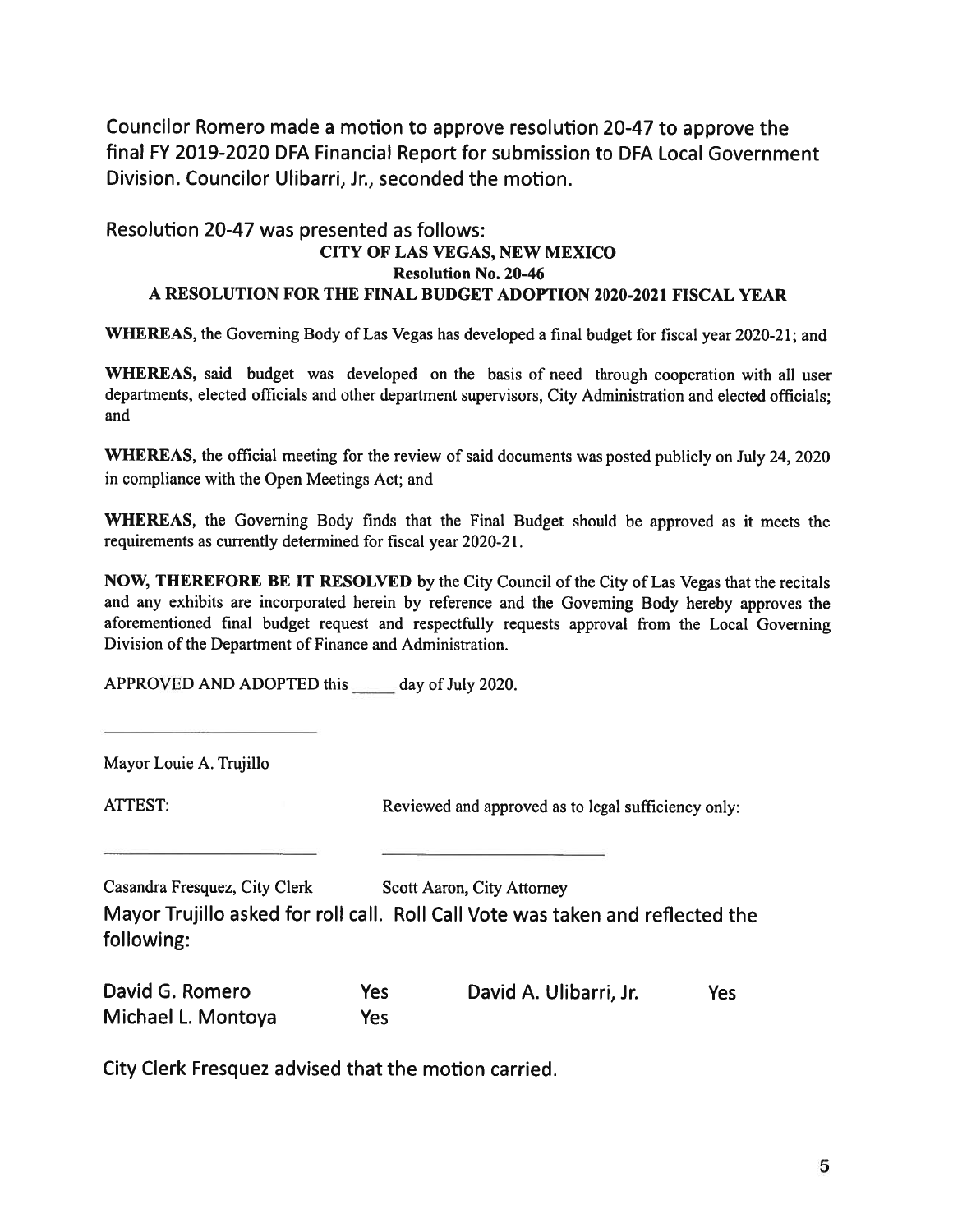3. Approval/Disapproval of Resolution 20-46 to adopt the final FY 2020-2021 Budget for submission to DFA Local Government Division.

City Manager Taylor gave <sup>a</sup> lengthy summary regarding the budget.

City Manager Taylor spoke about the Lodger's Tax budget and advised they had <sup>a</sup> full time employee working at the Welcome Center but eliminated that position which cost about forty thousand dollars and instead replaced it with <sup>a</sup> twenty thousand dollar contract with the Chamber of Commerce.

City Manager Taylor advised the Chamber of Commerce would have someone there working with volunteers.

Councilor Montoya asked about the cost savings for not having the Fiestas or the Bike Rally and the overtime saved during those events.

Discussion and questions took <sup>p</sup>lace regarding cost savings, if <sup>a</sup> building inspector was budgeted and if the monies were budgeted to pay HUD.

Councilor Romero asked if the Veterans Memorial fund was available.

Deputy Finance Director Chavez advised that it was available.

City Manager advised he did not think the budget format was good so next year they would see <sup>a</sup> much improved format for the budget.

Discussion took <sup>p</sup>lace regarding the abatement fund and possibly selling some properties to improve the infrastructure.

Councilor Ulibarri, Jr., asked about the vehicles being purchased under the street fund instead of using that money towards streets.

City Manager Taylor advised those monies were allocated in the pas<sup>t</sup> but will make sure that doesn't happen again in the future.

Councilor Ulibarri, Jr., spoke about the unused vehicles parked at some departments and if there could be an auction for those vehicles.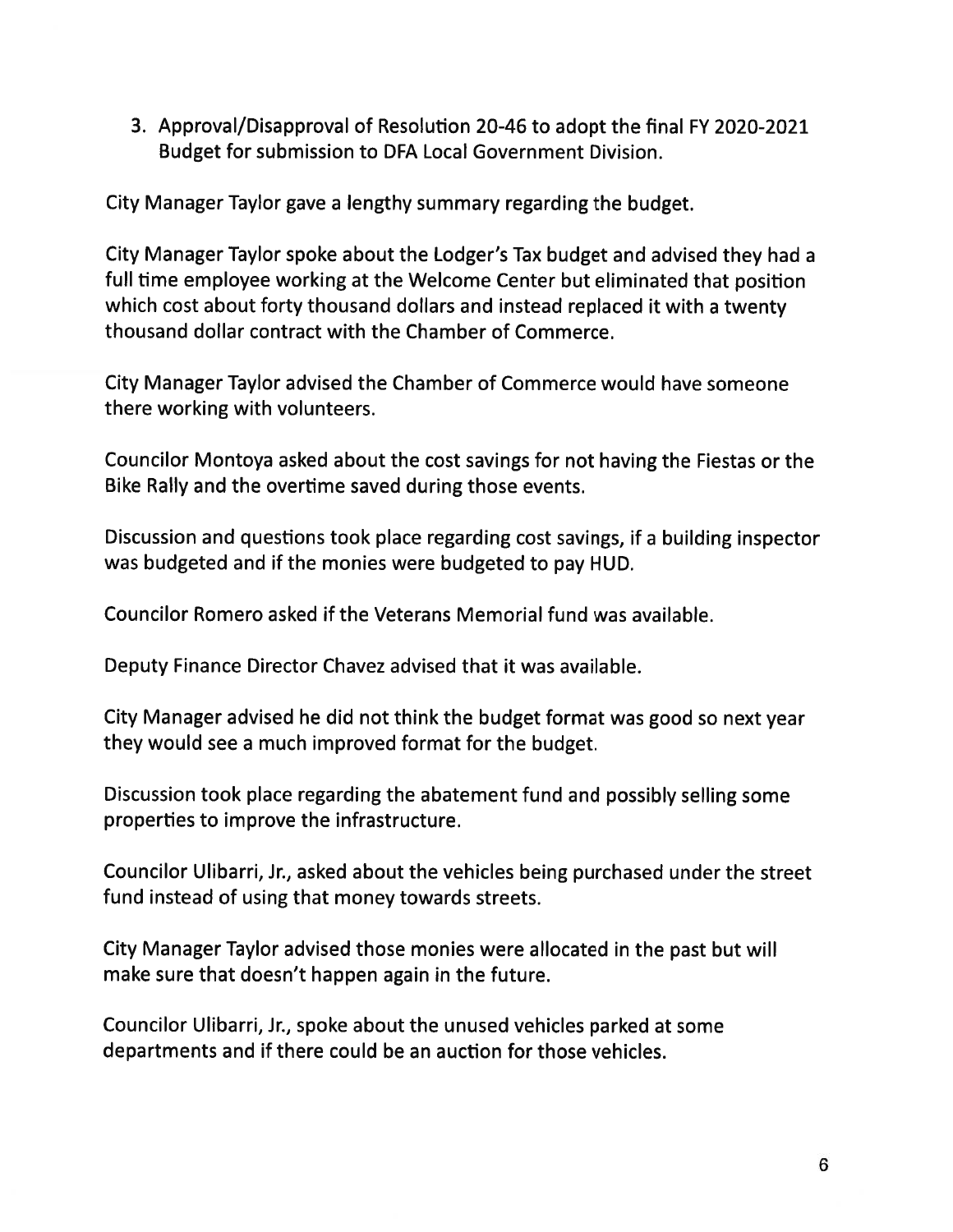City Manager Taylor advised there will be an auction in September or October for those unused vehicles and equipment.

Discussion took <sup>p</sup>lace regarding what fund the monies from an auction would go into.

City Manager Taylor advised having the transfer of money to HUD as <sup>a</sup> regular discussion to talk about what HUD is doing with the money and what its going towards.

Discussion took <sup>p</sup>lace regarding Las Vegas day at the Legislature and the possibility of doing something different.

Councilor Romero asked if there could be <sup>a</sup> mid year budget review.

City Manager Taylor advised it would be good to look at things in January.

Councilor Romero thanked Deputy Finance Director Chavez for all his hard work.

Mayor Trujillo recognized former Finance Director Mary Romero for working late hours and weekends to ge<sup>t</sup> them where they are.

Councilor Montoya made <sup>a</sup> motion to approve resolution 20-46 to adopt the final FY 2020-2021 Budget for submission to DFA Local Government Division. Councilor Romero seconded the motion.

### Resolution 20-46 was presented as follows: CITY OF LAS VEGAS, NEW MEXICO Resolution No. 20-47 A RESOLUTION FOR THE FINAL 2019-2020 DFA REPORT

WHEREAS, the Governing Body of Las Vegas has developed <sup>a</sup> budget for fiscal year 2019-2020; and

WHEREAS, the final quarterly repor<sup>t</sup> has been reviewed and approved to ensure the accuracy of the beginning balances used on the FY 2020-2021; and

WHEREAS, it is hereby certified that the contents in this repor<sup>t</sup> are true and correct to the best of our knowledge and that this repor<sup>t</sup> depicts all funds for fiscal year 20 19-2020

NOW, THEREFORE BE IT RESOLVED by the City Council of the City of Las Vegas that the recitals and any exhibits are incorporated herein by reference and the Governing Body hereby approves the